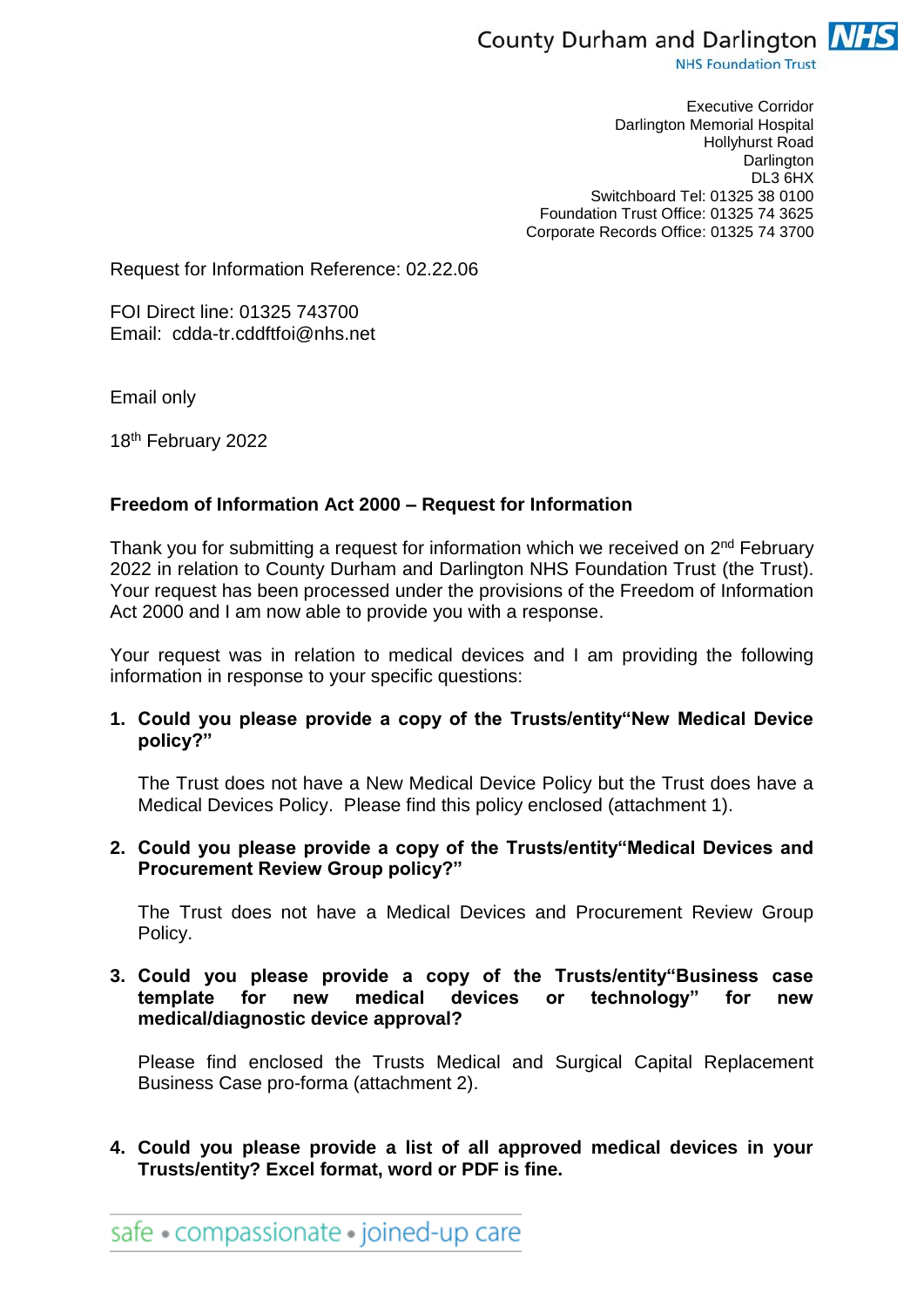The Trust does not centrally record this information and estimates that it would take a significant amount of time to gather the information requested. The Trust does hold an inventory of medical devices, however this details all new and old models with no mechanism within the system to filter the approved medical devices. A member of staff would need to manually go through approximately 30,000 devices to retrieve this information. Therefore, we are refusing this section of your request for information pursuant to section 12 of the Act on the grounds that we estimate that the cost of complying with the request would exceed the appropriate limit. The appropriate limit at the present time is £450.00 which equates to eighteen hours of work by a member of staff at the rate of £25 per hour.

### **5. Could you please provide a copy of the policy which supports "medical devices on trial requirements".**

Please find enclosed the Trusts Medical Devices Policy (Attachment 1).

**6. Could you please provide the policy for including a new pathology test within the Trusts/entity?**

Please find enclosed the Pathology Evaluation and Selection of Referral Laboratories or other 3<sup>rd</sup> Party Services Guideline (Attachment 3) and the Supplier selection score matrix Form Template (Attachment 4).

### **7. Could you please provide the policy for the "New medical Product Selection Group"**

The Trust does not have a New Medical Product Selection Group.

### **8. Could you please confirm how often new medical device review meetings take place?**

The Trust does not have a new medical device review meeting. The Trust has a medical devices group that meets quarterly to review incidents with medical devices.

### **9. Could you please provide me the name of the staff member responsible for finances of new medical devices and their email address.**

There is no one staff member responsible for new medical devices finances. Any new purchases go through the investment appraisal group. The person responsible is dependent on value and reason for purchase.

# **10.Could you please provide me the name of the staff member responsible for procurement of new medical devices and their email address.**